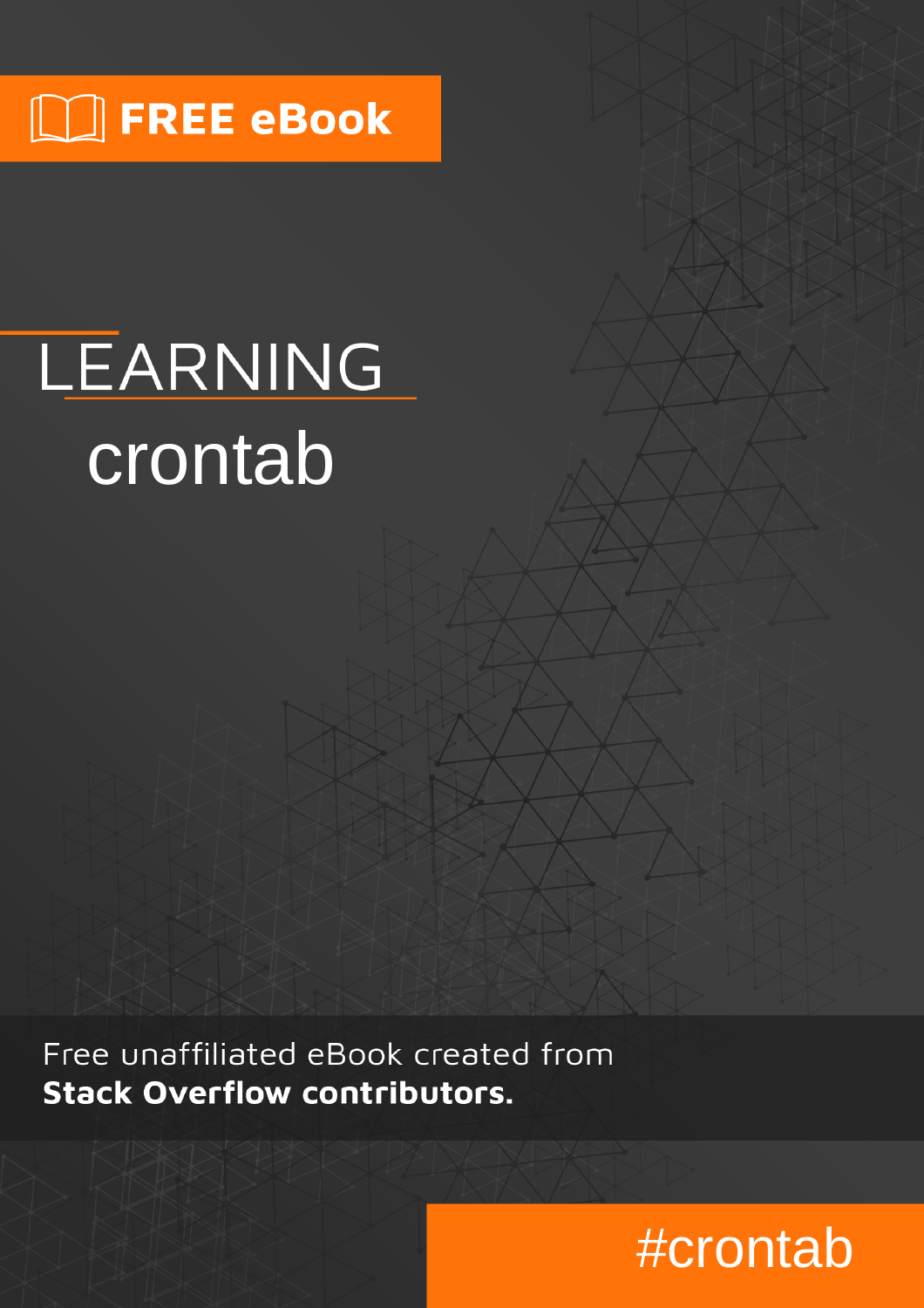### **Table of Contents**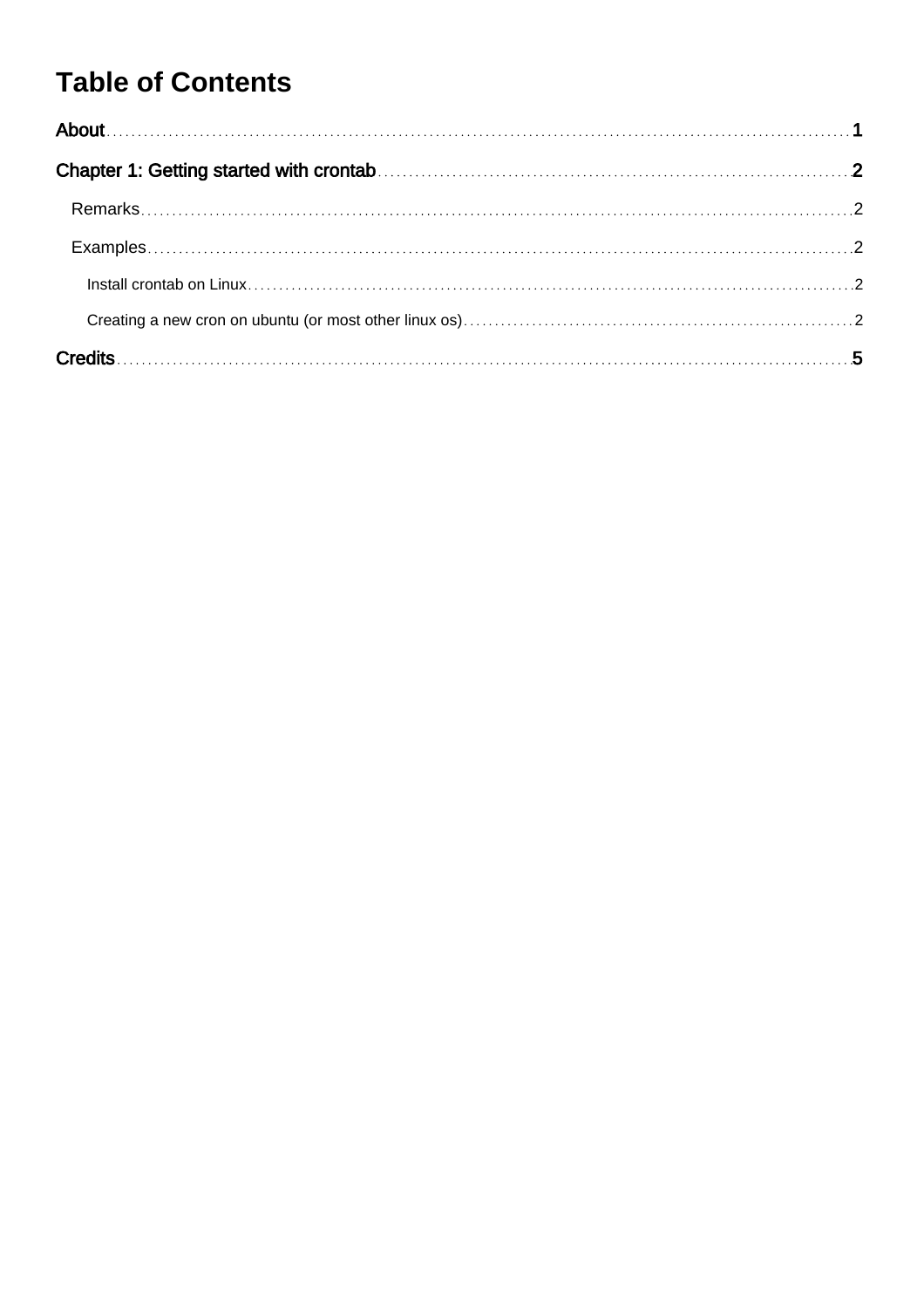<span id="page-2-0"></span>

You can share this PDF with anyone you feel could benefit from it, downloaded the latest version from: [crontab](http://riptutorial.com/ebook/crontab)

It is an unofficial and free crontab ebook created for educational purposes. All the content is extracted from [Stack Overflow Documentation,](https://archive.org/details/documentation-dump.7z) which is written by many hardworking individuals at Stack Overflow. It is neither affiliated with Stack Overflow nor official crontab.

The content is released under Creative Commons BY-SA, and the list of contributors to each chapter are provided in the credits section at the end of this book. Images may be copyright of their respective owners unless otherwise specified. All trademarks and registered trademarks are the property of their respective company owners.

Use the content presented in this book at your own risk; it is not guaranteed to be correct nor accurate, please send your feedback and corrections to [info@zzzprojects.com](mailto:info@zzzprojects.com)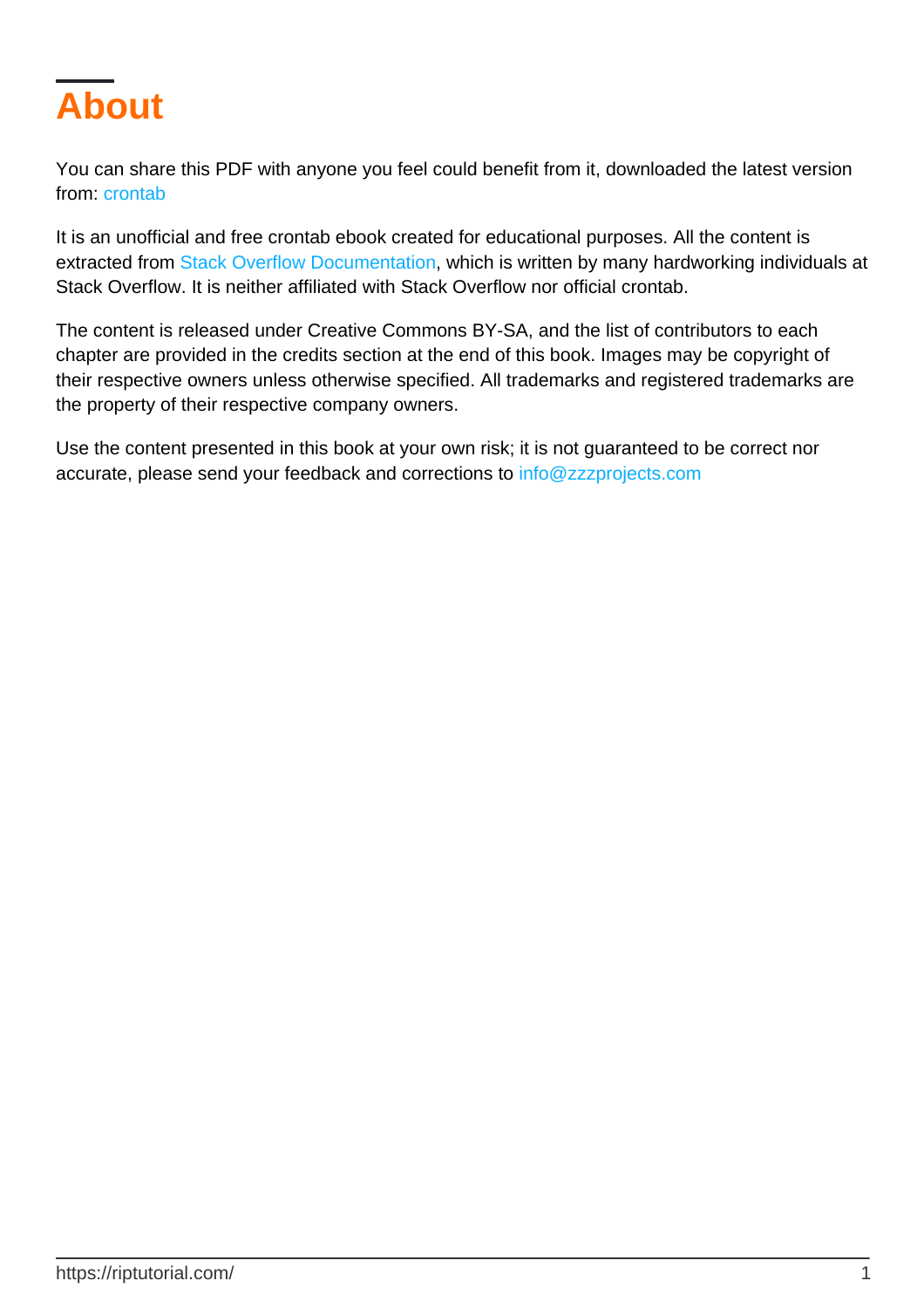### <span id="page-3-0"></span>**Chapter 1: Getting started with crontab**

#### <span id="page-3-1"></span>**Remarks**

Crontab stands for cron table. It is a utility used to add, edit and delete crons. A cron is a command or program that needs to be run on a regular schedule. Eg: A backup script that runs every day or every hour.

#### <span id="page-3-2"></span>**Examples**

<span id="page-3-3"></span>**Install crontab on Linux**

#### **Debian/Ubuntu**

```
# apt-get update & apt-get -y upgrade
# apt-get install cron
```
#### **Fedora/CentOS**

# yum -y update # yum install vixie-cron

#### **Arch**

```
# pacman --noconfirm -Syu
# pacman -S cronie
```
<span id="page-3-4"></span>**Creating a new cron on ubuntu (or most other linux os)**

#### You can create a new cron entry by simply typing

crontab -e

on the command line. If it's the first time you want to edit your crontab(le), you will be prompted with an editor selection:

```
no crontab for <user> - using an empty one
Select an editor. To change later, run 'select-editor'.
  1. /bin/ed
  2. /bin/nano <---- easiest
  3. /usr/bin/vim.basic
  4. /usr/bin/vim.tiny
Choose 1-4 [2]:
```
Simply choose your editor by following the prompt, and your crontab will open with an empty file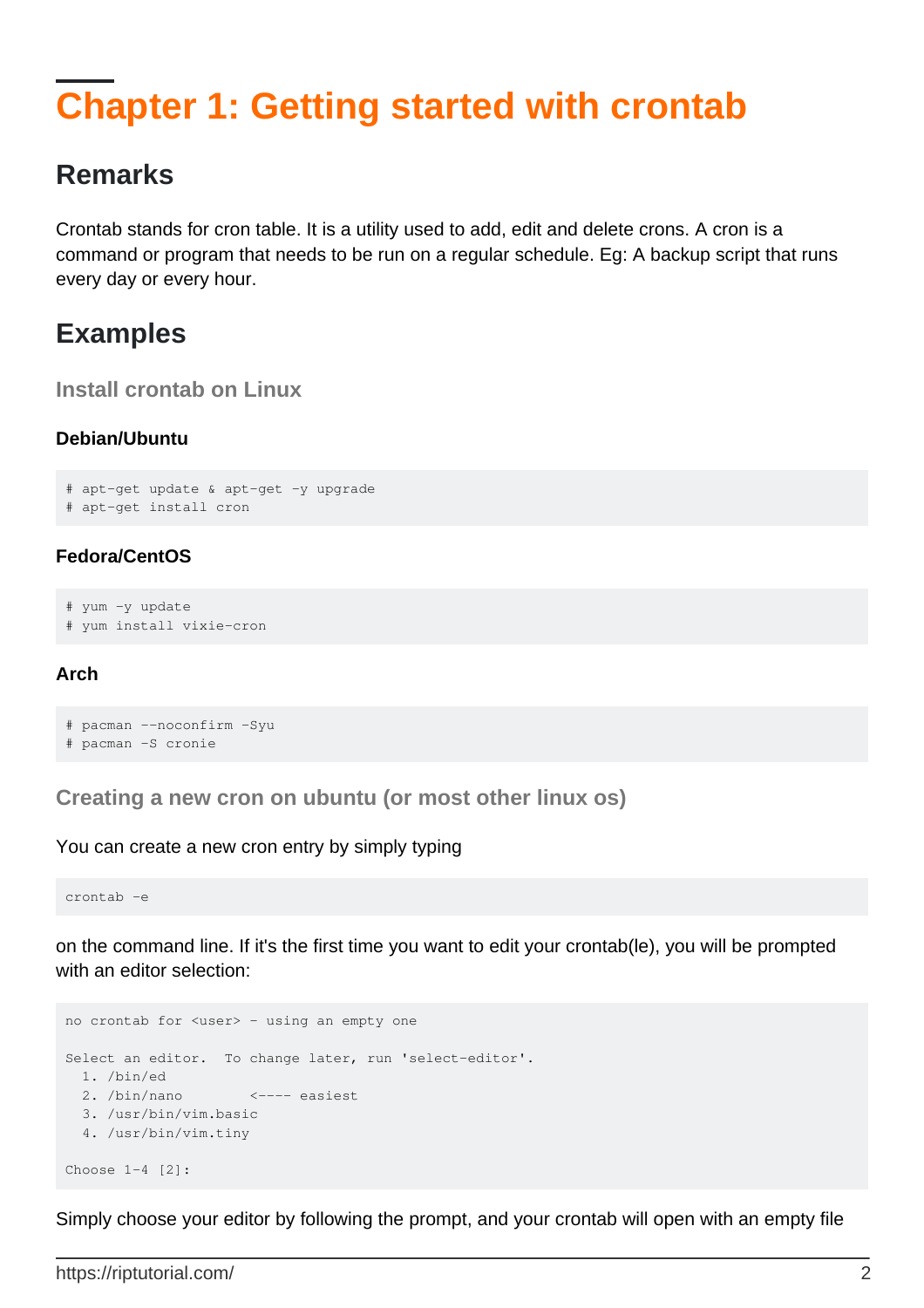#### (only containing some commented lines of explanation):

```
# Edit this file to introduce tasks to be run by cron.
#
# Each task to run has to be defined through a single line
# indicating with different fields when the task will be run
# and what command to run for the task
#
# To define the time you can provide concrete values for
# minute (m), hour (h), day of month (dom), month (mon),
# and day of week (dow) or use '*' in these fields (for 'any').#
# Notice that tasks will be started based on the cron's system
# daemon's notion of time and timezones.
#
# Output of the crontab jobs (including errors) is sent through
# email to the user the crontab file belongs to (unless redirected).
#
# For example, you can run a backup of all your user accounts
# at 5 a.m every week with:
# 0 5 * * 1 tar -zcf /var/backups/home.tgz /home/
#
# For more information see the manual pages of crontab(5) and cron(8)
#
# m h dom mon dow command
```
As you can see, there's already an example entry in the text:

0 5 \* \* 1 tar -zcf /var/backups/home.tgz /home/

This would create a backup file called home.tgz inside /var/backups/. The timing for this crontab would be

every monday (first day of week) at 5:00 A.M.

If you had entered that line as your crontab, all you had to do now would be to save the crontabfile. For example with the  $_{\text{nano}}$  editor, this is done with  $\langle \text{ctr12} \rangle + \langle \text{xx} \rangle$  - then confirm to save with **Y**.

To check your crontab, simply type

crontab -l

in the console.

Some more information on crontimings you can choose:

```
 # * * * * * command to execute
  # │ │ │ │ │
  # │ │ │ │ │
 \# | | | \Box - day of week (0 - 6) (0 to 6 are Sunday to Saturday, or use names; 7 is
Sunday, the same as 0)
  # │ │ │ └────────── month (1 - 12)
  # │ │ └─────────────── day of month (1 - 31)
  # │ └──────────────────── hour (0 - 23)
```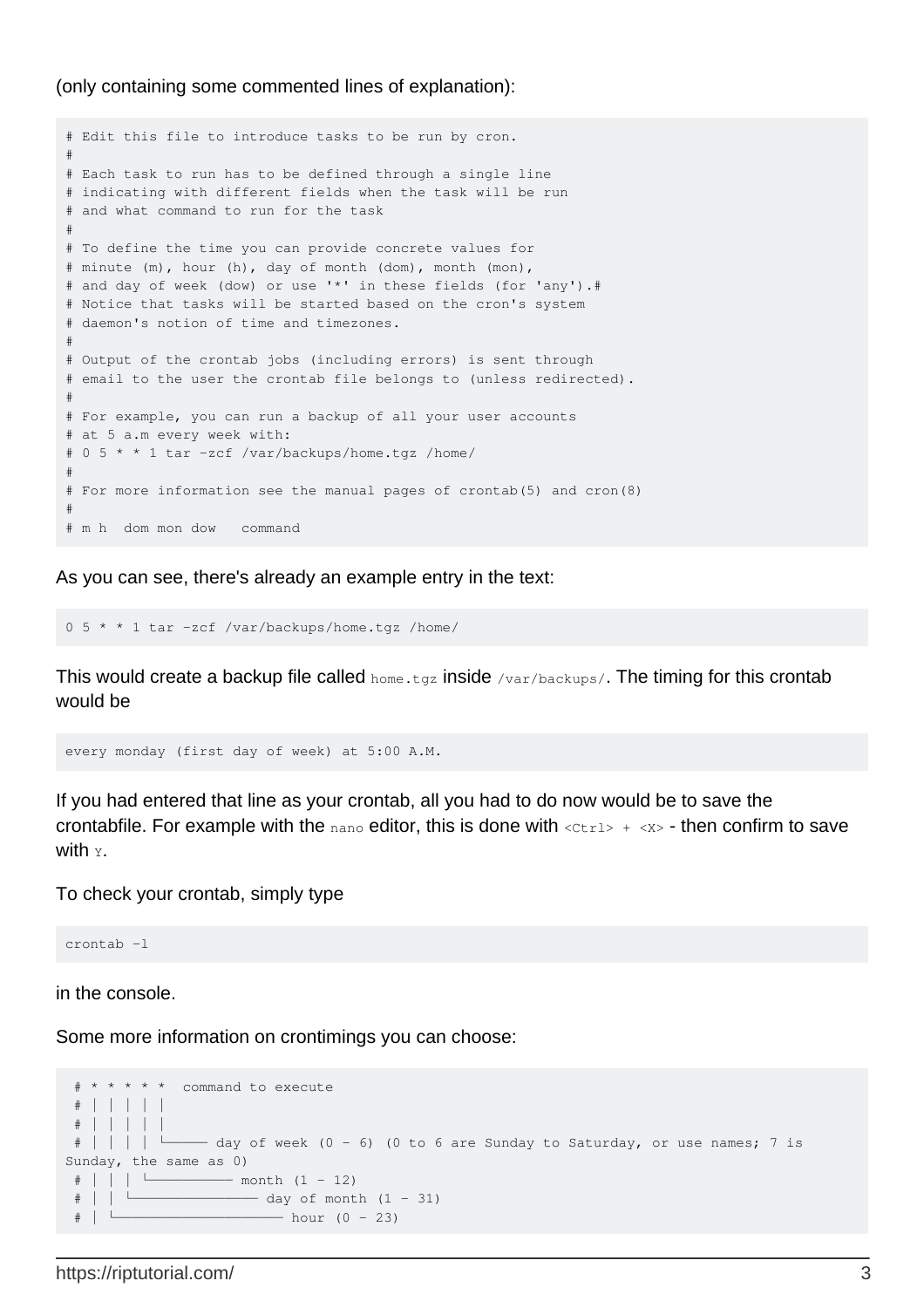$min (0 - 59)$ 

Special characters in cronjobs are:

#### **Asterisk ( \* )**

The asterisk indicates that the cron expression matches for all values of the field. E.g., using an asterisk in the 4th field (month) indicates every month.

#### **Slash ( / )**

Slashes describe increments of ranges. For example 3-59/15 in the 1st field (minutes) indicate the third minute of the hour and every 15 minutes thereafter. The form "\*/..." is equivalent to the form "first-last/...", that is, an increment over the largest possible range of the field.

#### **Comma ( , )**

Commas are used to separate items of a list. For example, using "MON,WED,FRI" in the 5th field (day of week) means Mondays, Wednesdays and Fridays.

#### **Hyphen ( - )**

Hyphens define ranges. For example, 2000-2010 indicates every year between 2000 and 2010 AD, inclusive.

#### **Percent ( % )**

Percent-signs (%) in the command, unless escaped with backslash (), are changed into newline characters, and all data after the first % are sent to the command as standard input.

Read Getting started with crontab online: [https://riptutorial.com/crontab/topic/5750/getting-started](https://riptutorial.com/crontab/topic/5750/getting-started-with-crontab)[with-crontab](https://riptutorial.com/crontab/topic/5750/getting-started-with-crontab)